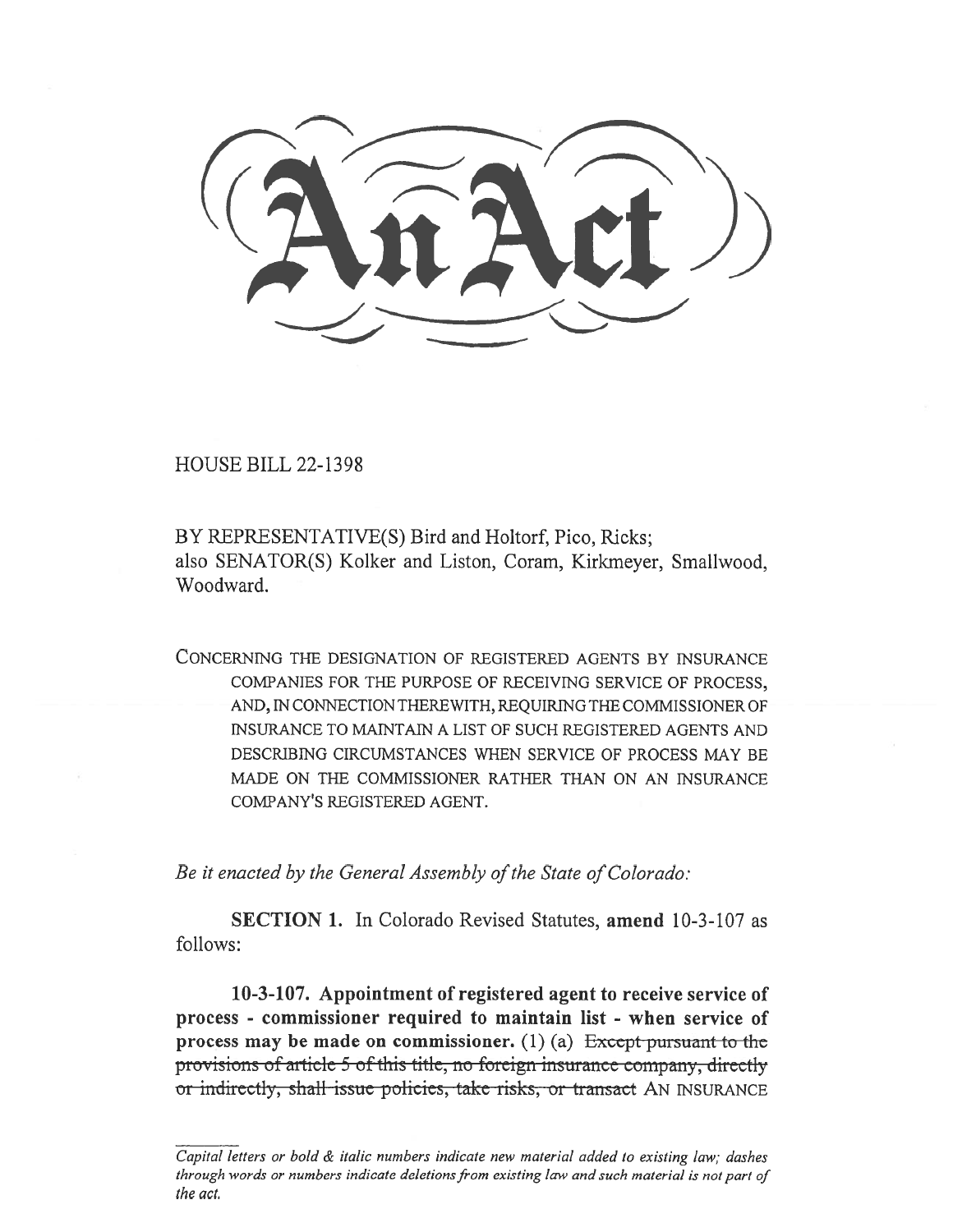COMPANY SHALL NOT ENGAGE IN THE business OF INSURANCE in this state until UNLESS it has first appointed, in writing, FILED WITH the commissioner to be the true and lawful attorney of such company in and for this state. upon whom all lawful process in any action or proceeding against the company may be served with the same effect as if the company existed in this state. Such power of attorney shall stipulate and agree, upon the part of the company, that any lawful process against the company that is served on said attorney, or in the commissioner's absence any employee in charge of the commissioner's office, shall be of the same legal force and validity as if served on the company and that the authority shall continue in force so long as any liability remains outstanding against the company in this state. A certificate of such appointment, duly certified and authenticated, shall be filed in the office of the commissioner, and copies certified by the commissioner shall be deemed sufficient evidence, and service upon such attorney shall be deemed sufficient service upon the principal. The certificate of appointment may be filed in an electronic format THE NAME OF A REGISTERED AGENT IN THIS STATE DESIGNATED TO RECEIVE SERVICE OF PROCESS.

(b) THE COMMISSIONER SHALL MAINTAIN A LIST OF REGISTERED AGENTS THAT ARE DESIGNATED TO RECEIVE SERVICE OF PROCESS PURSUANT TO SUBSECTION  $(1)(a)$  OF THIS SECTION AND SHALL MAKE INFORMATION FROM THE LIST AVAILABLE TO ANY PERSON UPON REQUEST. EACH INSURANCE COMPANY MUST REPORT ANY CHANGE IN THE REGISTERED AGENT DESIGNATED TO RECEIVE SERVICE OF PROCESS TO THE COMMISSIONER WITHIN TEN DAYS AFTER MAKING THE CHANGE.

 $(c)$ THE INFORMATION REQUIRED TO BE FILED WITH THE COMMISSIONER PURSUANT TO THIS SUBSECTION (1) MAY BE FILED IN AN ELECTRONIC FORMAT.

 $(1.5)$  (a) The provisions of subsection (1) of this section shall not apply to any insurance company maintaining a home office or a regional home office in this state.

(b) Each insurance company maintaining a home office or regional home office in this state shall file with the commissioner the name of a person designated to receive service of process. The commissioner shall maintain a list of persons so designated and shall make information from such list available to any person upon request. Each company must report

## PAGE 2-HOUSE BILL 22-1398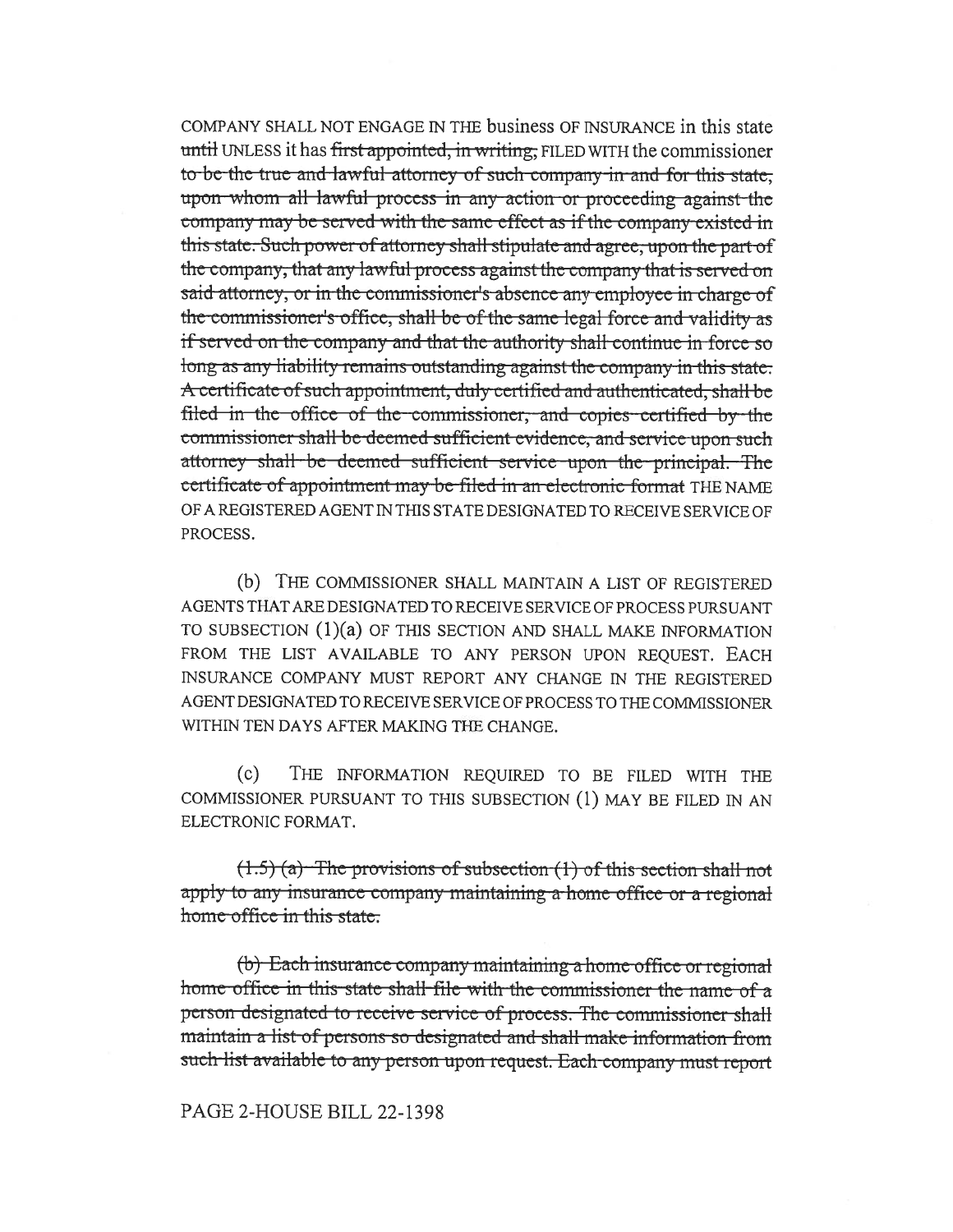any change in the name of the person designated to receive service of process to the commissioner within ten days after making such change. The information required to be filed with the commissioner pursuant to this subsection (1.5) may be filed in an electronic format.

(2) NOTWITHSTANDING SUBSECTION (1) OF THIS SECTION, SERVICE OF PROCESS MAY BE MADE ON THE COMMISSIONER IF:

(a) AN INSURANCE COMPANY FAILS TO APPOINT OR MAINTAIN A REGISTERED AGENT AS REQUIRED BY SUBSECTION (1) OF THIS SECTION;

 $(b)$ AN INSURANCE COMPANY'S REGISTERED AGENT UNDER SUBSECTION (1) OF THIS SECTION CANNOT BE FOUND WITH REASONABLE DILIGENCE; OR

(c) AN INSURANCE COMPANY'S CERTIFICATE OF AUTHORITY IS REVOKED.

(3) IF AN INDIVIDUAL REASONABLY RELIES ON THE LIST OF REGISTERED AGENTS MAINTAINED BY THE COMMISSIONER PURSUANT TO  $SUBSECTION (1)(b)$  OF THIS SECTION AND SERVES OTHERWISE VALID PROCESS ON AN INSURANCE COMPANY'S REGISTERED AGENT SO DESIGNATED IN THE LIST, AND IT IS LATER DETERMINED THAT THE REGISTERED AGENT LISTED BY THE COMMISSIONER IS NOT THE CORRECT REGISTERED AGENT PROPERLY DESIGNATED BY THE COMPANY, THEN:

(a) THE INDIVIDUAL MAY SERVE PROCESS UPON THE COMMISSIONER; **AND** 

(b) IF THE INDIVIDUAL USES DUE DILIGENCE TO SERVE THE COMMISSIONER, THE APPLICABLE STATUTE OF LIMITATIONS IS TOLLED FOR THE PERIOD OF TIME BEGINNING WHEN THE INCORRECT REGISTERED AGENT RECEIVED SERVICE OF PROCESS AND ENDING WHEN THE COMMISSIONER RECEIVES SERVICE OF PROCESS.

 $(2)$  (4) Whenever lawful process against any insurance company is served upon the commissioner, three copies shall be furnished, and he THE COMMISSIONER shall forthwith forward a copy of the process served on him by certified mail, postpaid, to the secretary of the company or, in case of companies of foreign countries, to the resident manager in this country, and

PAGE 3-HOUSE BILL 22-1398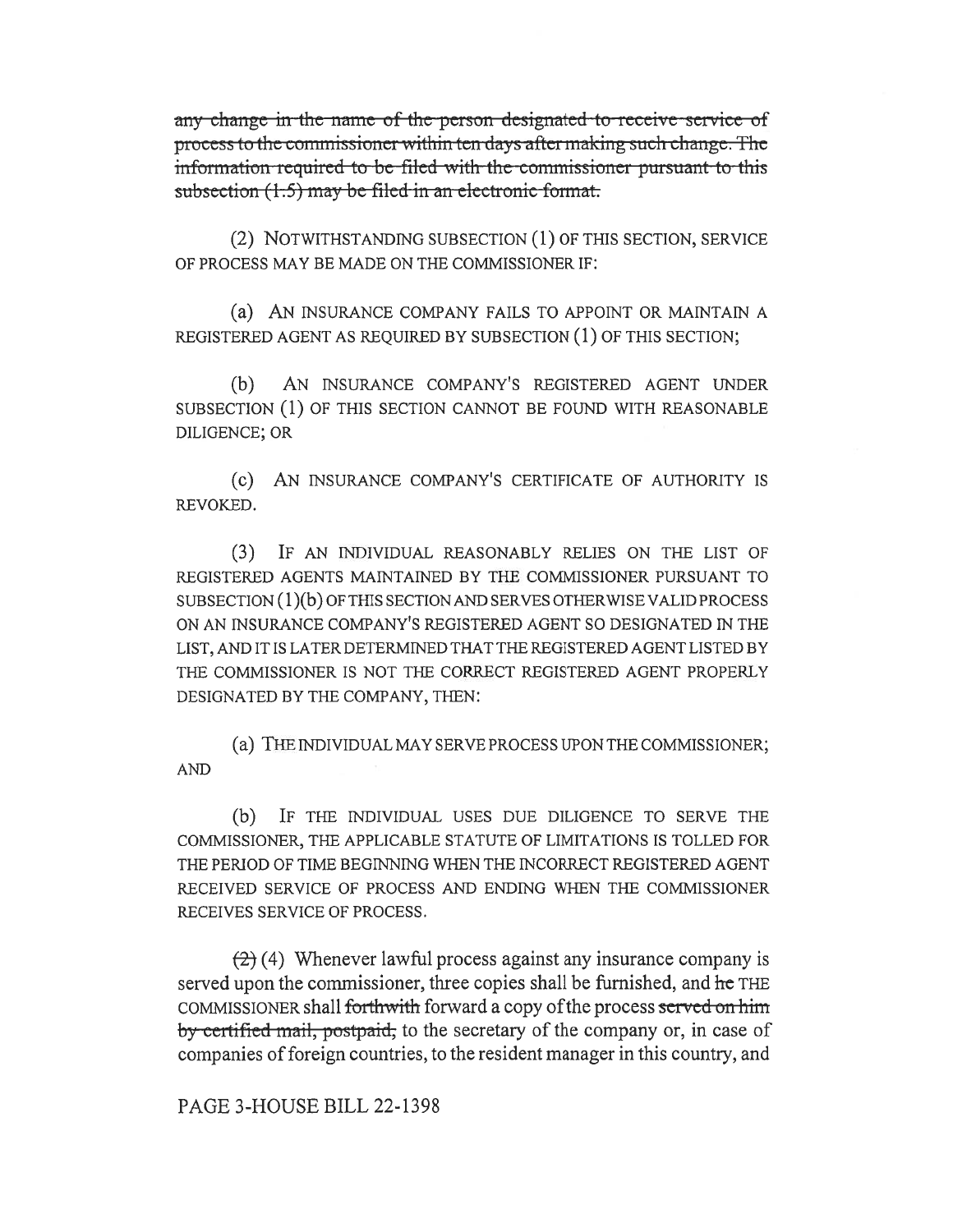he THE COMMISSIONER shall also forward a copy thereof OF THE PROCESS to the general agent of said company in this state.

SECTION 2. Act subject to petition - effective date. This act takes effect at 12:01 a.m. on the day following the expiration of the ninety-day period after final adjournment of the general assembly; except that, if a referendum petition is filed pursuant to section 1 (3) of article V of the state constitution against this act or an item, section, or part of this act within such period, then the act, item, section, or part will not take effect